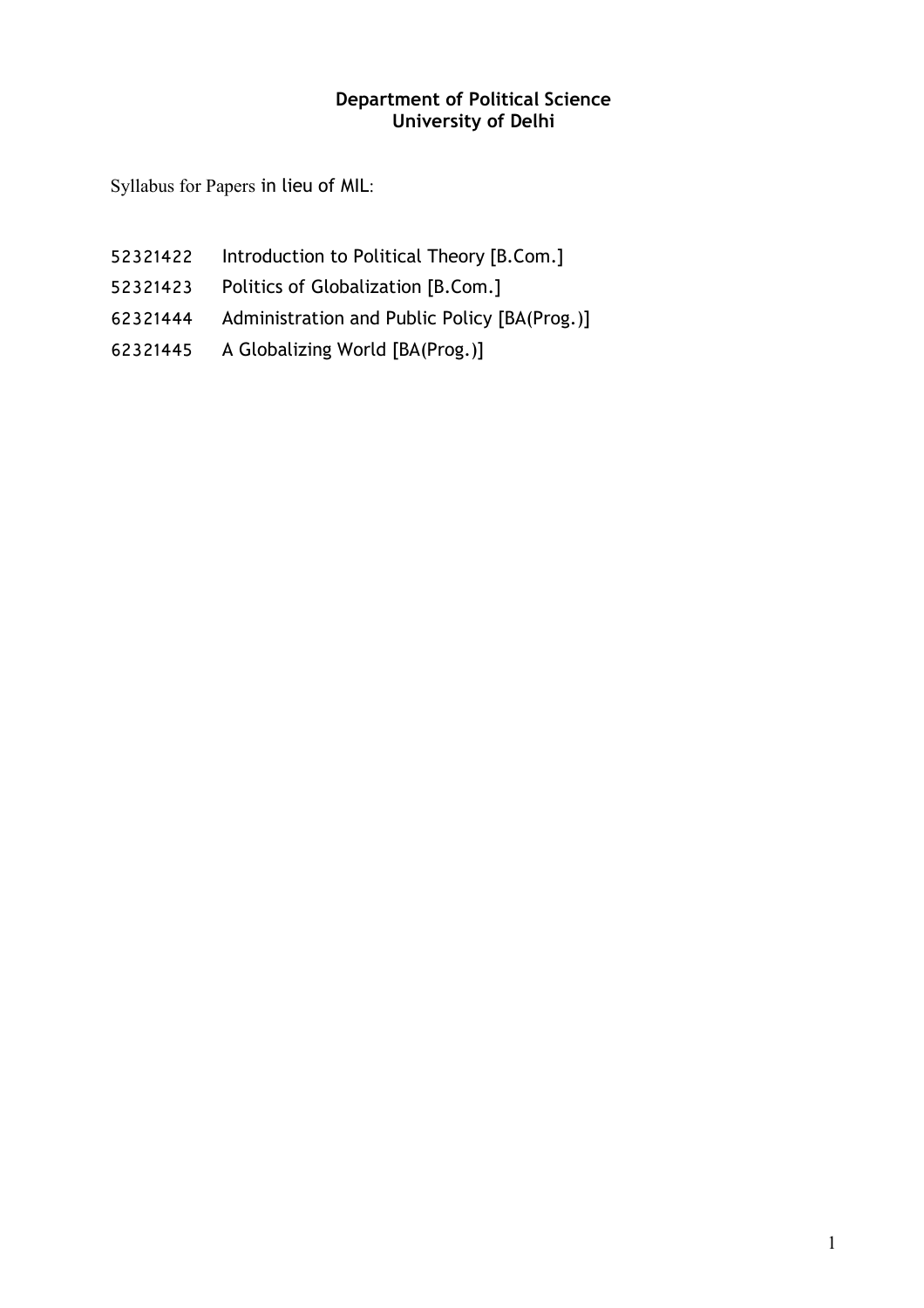# **Introduction to Political Theory BC 2.4 (B.COM)**

Course Objective: This course aims to introduce certain key aspects of conceptual analysis in political theory and the skills required to engage in debates surrounding the application of the concepts.

- 1. a. What is Politics?
	- b. What is Political Theory and what is its relevance?

2. Concepts: Democracy, Liberty, Equality, Justice, Rights, Gender, Citizenship, Civil Society and State

- 3. Debates in Political Theory:
	- a. Is democracy compatible with economic growth?
	- b. On what grounds is censorship justified and what are its limits?
	- c. Does protective discrimination violate principles of fairness?
	- d. Should the State intervene in the institution of the family?

#### **Essential Readings:**

Bhargava, R. and Acharya, A. (eds.) Political Theory: An Introduction. New Delhi: Pearson Longman,

McKinnon, C. (ed.) Issues in Political Theory, New York: Oxford University Press.

Swift, A. (2001) Political Philosophy: A Beginners Guide for Students and Politicians. Cambridge: Polity Press.

Dahl, R., Shapiro, I. and Cheibub, A. J. (eds.) The Democracy Sourcebook. Cambridge, Massachusetts: MIT Press,

Prezowrski, A., et al. (2003) 'Political Regimes and Economic Growth,' in Dahl, R., Shapiro, I. and Cheibub, A. J. (eds.) The Democracy Sourcebook. Cambridge, Massachusetts: MIT Press,

Frances E O. (1985) 'The Myth of State Intervention in the Family', University of Michigan Journal of Law Reform. 18 (4), pp. 835-64.

Jha, M. (2001) 'Ramabai: Gender and Caste', in Singh, M.P. and Roy, H. (eds.) Indian Politic Thought: Themes and Thinkers, New Delhi: Pearson.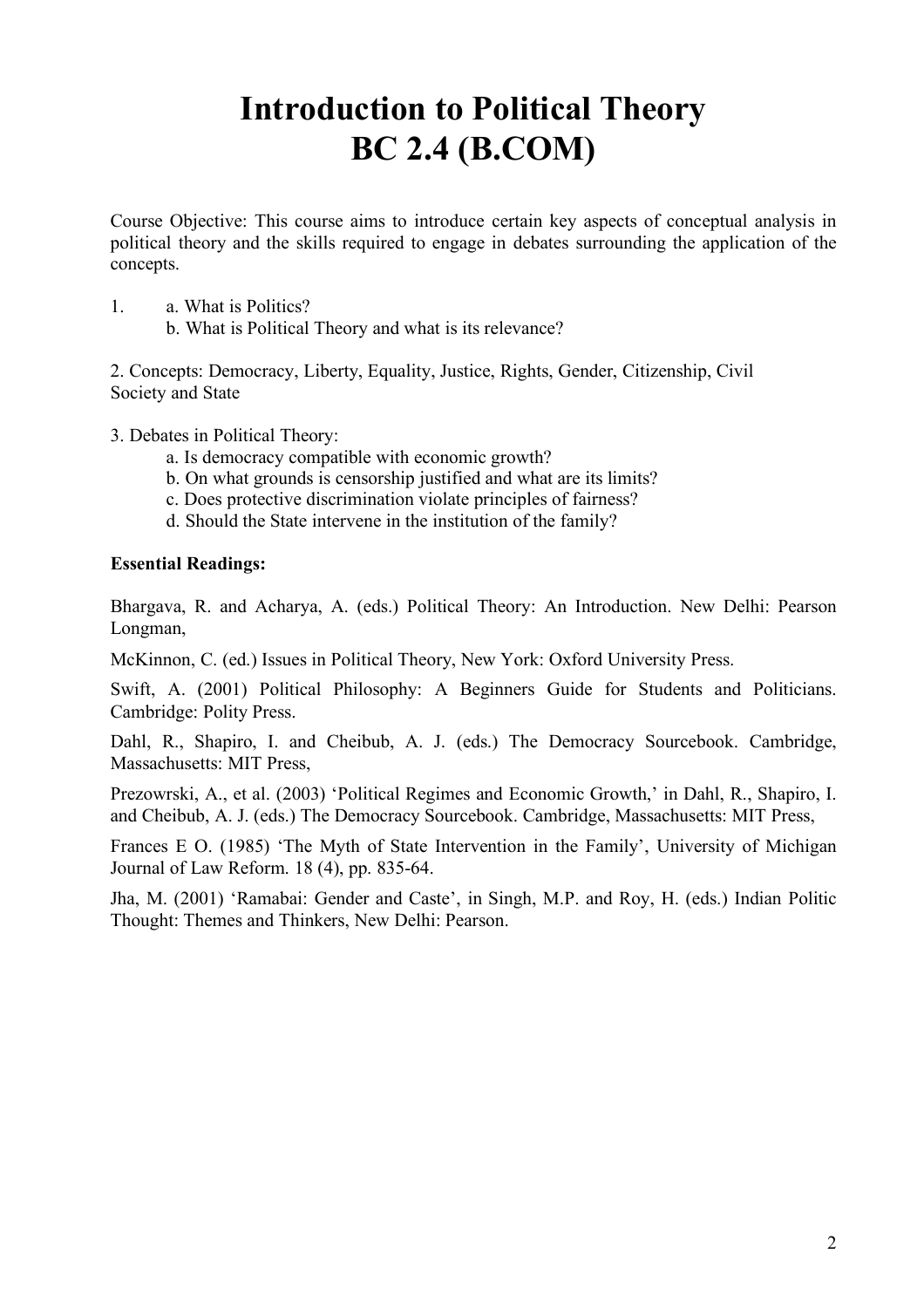# **POLITICS OF GLOBALISATION BC.3.3 (B.COM)**

- 1. Concept of Globalisation: Globalisation Debate; for and against.
- 2. Approaches to understanding Globalisation:
	- a. Liberal approach
	- b. Radical approach
- 3. Issues in Globalisation: Alternative Perspectives on its nature and character, critical dimensions: economic, political and cultural.
- 4. Globalisation and Politics in developing countries.
	- a. Globalisation and social movements
	- b. Globalisation and the demise of the Nation State
	- c. Globalisation and human migration
- 5. The Inevitability of Globalisation: Domestic and Global responses.

## **Suggested Readings:**

Arjun Appadurai. Modernity at Large: Cultural Dimensions of Globalisation. University of Minnesota Press, 1996.

Deepak Nayyar (ed.) Governing Globalisation: Issues and Institutions. OUP, 2002.

Held, David and Anthony McGrew (ed.) The Global Transformations Reader: An Introduction to the Globalisation Debate. Cambridge: Polity Press, Blackwell Publishing.

Bhagwati, Jagdish. In Defence of Globalisation. OUP, 2004.

Stiglitz, Joseph E. Globalisation and its Discontents. W.W. Norton, 2003.

Keohane Rebert and Joseph S. Nye Jr., Globalisation: what is new, What is not

Nye Joseph S and John D. Donanu(ed.) Governance in a Globalising World, Washington DC: Brookings

Kegley W Charles, World Politics: Trend and Transformation. Cengage Learning, 2008.

Gilpin Robert. Global Political economy, Princeton University Press, 2008.

Tyler Cowen. Creative Destruction: How Globalisation is changing the World's Culture. New Jersey: Princeton University Press, 2000.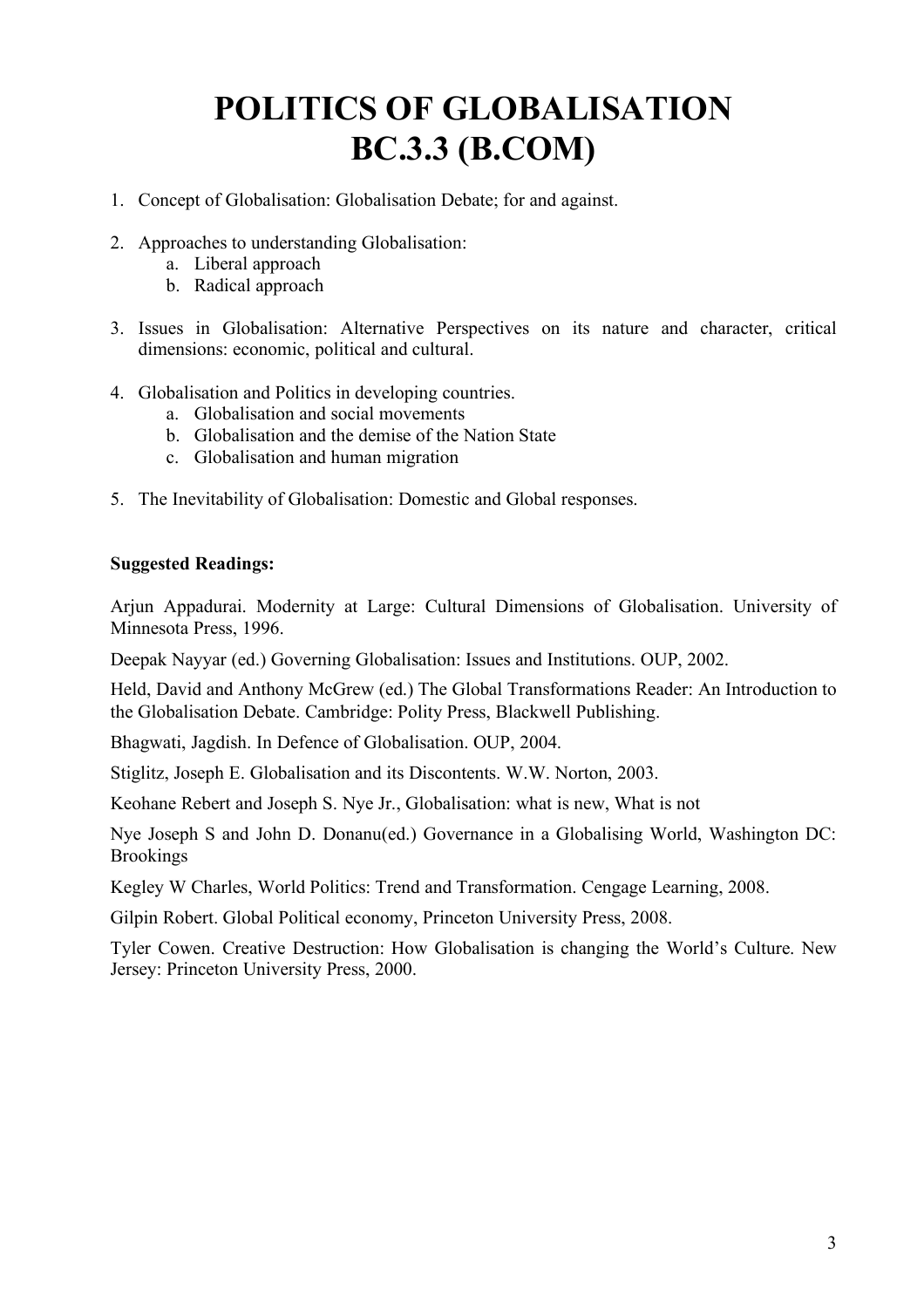# **PAPER 3.3 B.A PROG Administration and Public Policy**

**1.** Contemporary developments: new public administration, new public management, good governance and development, corporate governance, feminist and ecological perspective on public policy and administration.

**2.** Democratization, decentralization and social protection: administration functional and fiscal decentralization, in rural and urban context, social welfare administration and social protection for weaker sections.

**3.** Citizens, policy and administration: meaning and forms of public accountability. NGOs and peoples participation in public administration, role of machinery for redressal of public grievances, rights to information and other innovations.

## **Essential Readings:**

#### *Topic 1. Contemporary developments*

1. Bhattacharya, M. (1999) Restructuring Public Administration: Essays in Rehabilitation. New Delhi: Jawahar, pp. 29-50.

2. Osborne, S.P. and McLaughlin, K. (2002) 'The New Public Management in context', in McLaughlin, K.; Osborne, S. P. & Ferlie, E. (eds.) New Public Management: Current trends and future prospects. London & New York: Routledge, pp. 7-14.

3. Barzelay, M. (2002) 'Origins of the New Public Management: an international view from public administration/political science', in McLaughlin, K.; Osborne, S.P. & Ferlie, E. (eds.) New Public Management: Current trends and future prospects. London & New York: Routledge, pp.15-33.

4. Minogue, M. (2001) 'The Internationalization of Public Management', in McCourt, W. and Minogue, M. (eds.) The Internationalization of Public Management: Reinventing the Third World State. UK: Edward Elgar, pp. 1-19.

*Topic 2. Democratization, decentralization and social protection* 

1. Bhattacharya, M. (2001) New Horizons in Public Administration. New Delhi: Jawahar, pp.412-428, 495-510.

2. Dreze, J. & Sen, A. (1995) India: Economic Development and Social Opportunity. New Delhi: Oxford University Press, pp. 9-26, 87-108, 179-204.

*Topic 3. Citizens, policy and administration* 

1. Bhattacharya, M. (2001) New Horizons in Public Administration. New Delhi: Jawahar, pp. 248-272, 412-428, 456-472, 475-510.

2. Chakrabarty, B. (2005) 'Voluntary Associations and Development Imperatives', in Bhattacharya, M. and Chakrabarty, B. (eds.) Public Administration: A Reader. New Delhi: oxford University Press, pp. 295-317.

## **Additional Readings:**

1. Leftwich, A. (1994) 'Governance, the State and the Politics of Development', Development and Change, 25.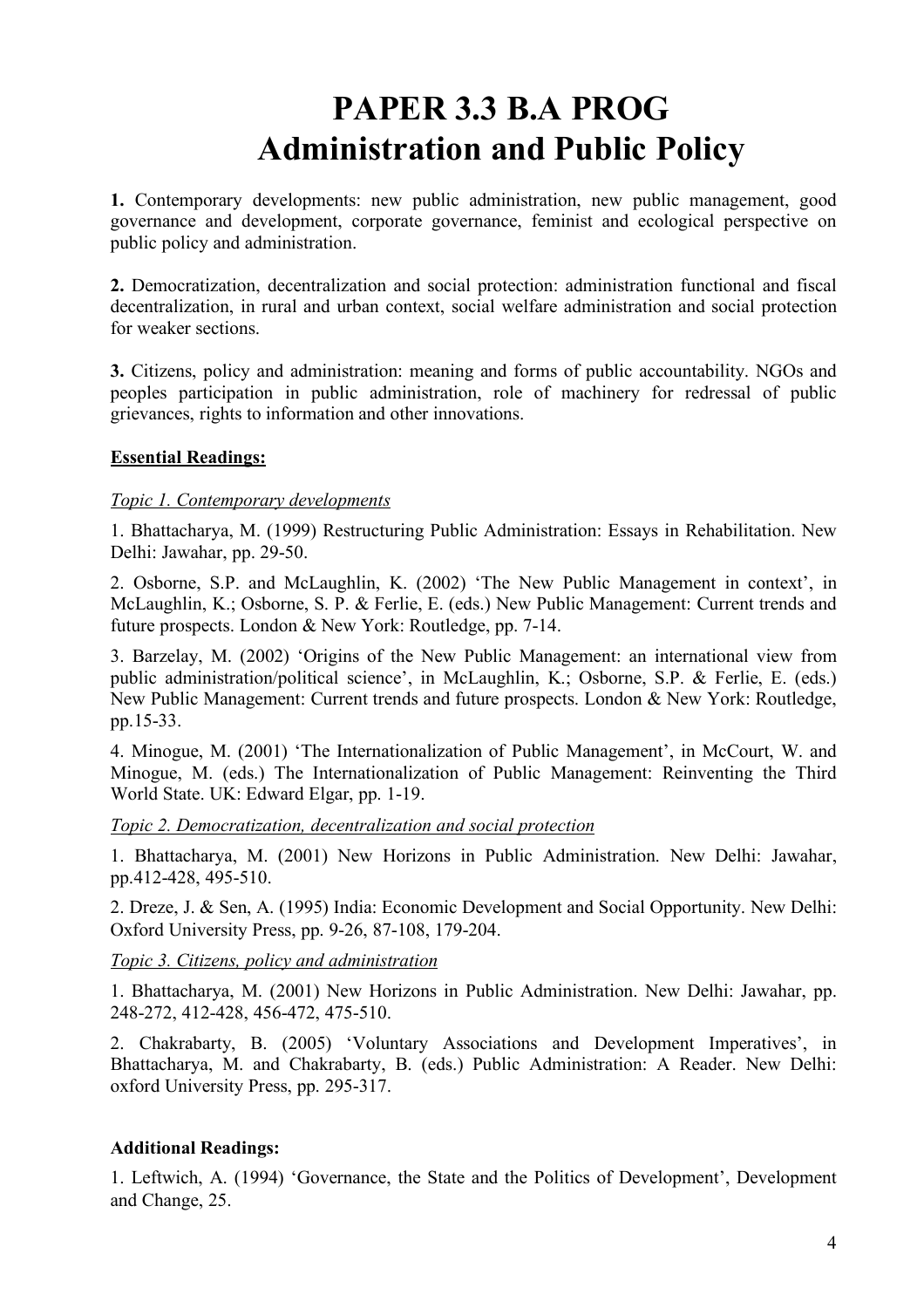2. Esman, M.J. (1986) 'Politics of Development Administration', in Montgomery, J.D. & Siffin, W. (eds.), Approaches to Development Politics. New York: McGraw-Hill.

3. Weiner, M. (1998) 'India's Minorities: Who are they? What do they want?', in Chatterjee, P. (ed), State and Politics in India. Delhi: Oxford University Press.

4. Self, P. (1984) Administrative Theories and Politics: An Inquiry into the Structure and Process of Modern Governments. New Delhi: S. Chand and Co.

5. Kothari, R. (1998) 'Rise of the Dalits and the Renewed Debate on caste', in Chatterjee, P. (ed.), State and Politics in India. Delhi: Oxford University Press.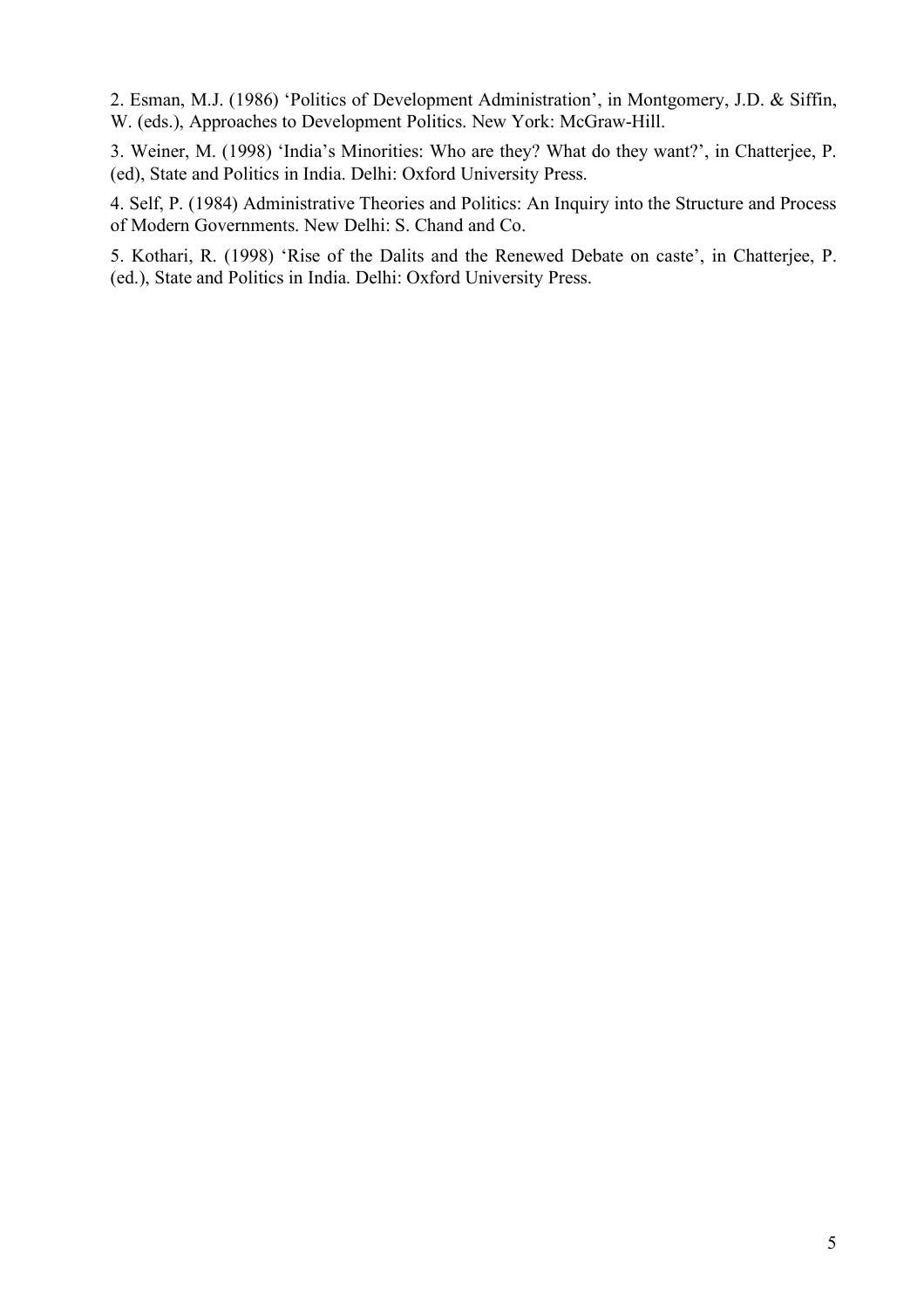# **B.A. Programme Paper 4.3 A Globalizing World**

Course Objective: the Purpose of this course is to give students a basic understanding of what is meant by the phenomenon of globalization, its source and forms. In addition, students will obtain a familiarity with both key global actors and certain urgent problems that requires solutions and global level.

#### 1. Globalization

- a) What is it?
- b) Economic, Political, Technological and Cultural Dimensions (09 Lectures)
- 2. Contemporary World Actors
	- a) United Nations
	- b) World Trade Organisation (WTO)
	- c) Group of 77 Countries (G 77) (25 Lectures)
- 3. Contemporary World Issues
	- a) Global Environmental Issues (Global Warming, Bio-diversity, Resource Scarcities)
	- b) Poverty and Inequality
	- c) International Terrorism (26 Lectures)

#### **Essential Readings**

Lechner, F. J. and Boli, J. (eds.) (2004) The Globalization Reader. 2nd Ed. Oxford: Blackwell.

Held, D., Mc Grew, A. et al. (eds.) (1999) Global Transformations Reader. Politics, Economics a nd Culture, Stanford: Stanford University Press, pp. 1-50.

Viotti, P. R. and Kauppi, M. V. (2007) International Relations and World Politics-Security, Economy, Identity. Third Edition. Delhi: Pearson Education, pp. 430-450.

Baylis, J. & Smith, S. (eds.) (2011) The Globalization of World Politics: An Introduction to International Relations. Fourth Edition. Oxford: OUP, pp. 312-329; 350-385; 468-489.

Tickner, J.A. (2008) 'Gender in World Politics', in Baylis, J. and Smith, S. (eds.) The Globalizati on of World Politics: An Introduction to International Relation. 4th Edition. Oxford: OUP.

Taylor, P. and Grom, A.J.R. (eds.) (2000) The United Nations at the Millennium. London: Conti nuum. pp. 1-20.

Ravenhill, J. (2008) 'The Study of Global Political Economy', in Ravenhill, John (ed.) Global Political Economy. Second Edition. New York: Oxford University Press, pp. 18-24.

Sauvant, K. (1981) Group of 77: Evolution, Structure and Organisation, New York: Oceana Publications.

Chasek, P. S., Downie, D. L. and Brown, J. W. (eds.) Global Environmental Politics. Fourth Edit ion. Boulder: Colorado: Westview Press.

Roberts, J.M. (1999) The Penguin History of the 20th Century. London: Penguin.

Smith, M., Little, R. and Shackleton, M. (eds.) (1981) Perspectives on World Politics. London: C room Helm.